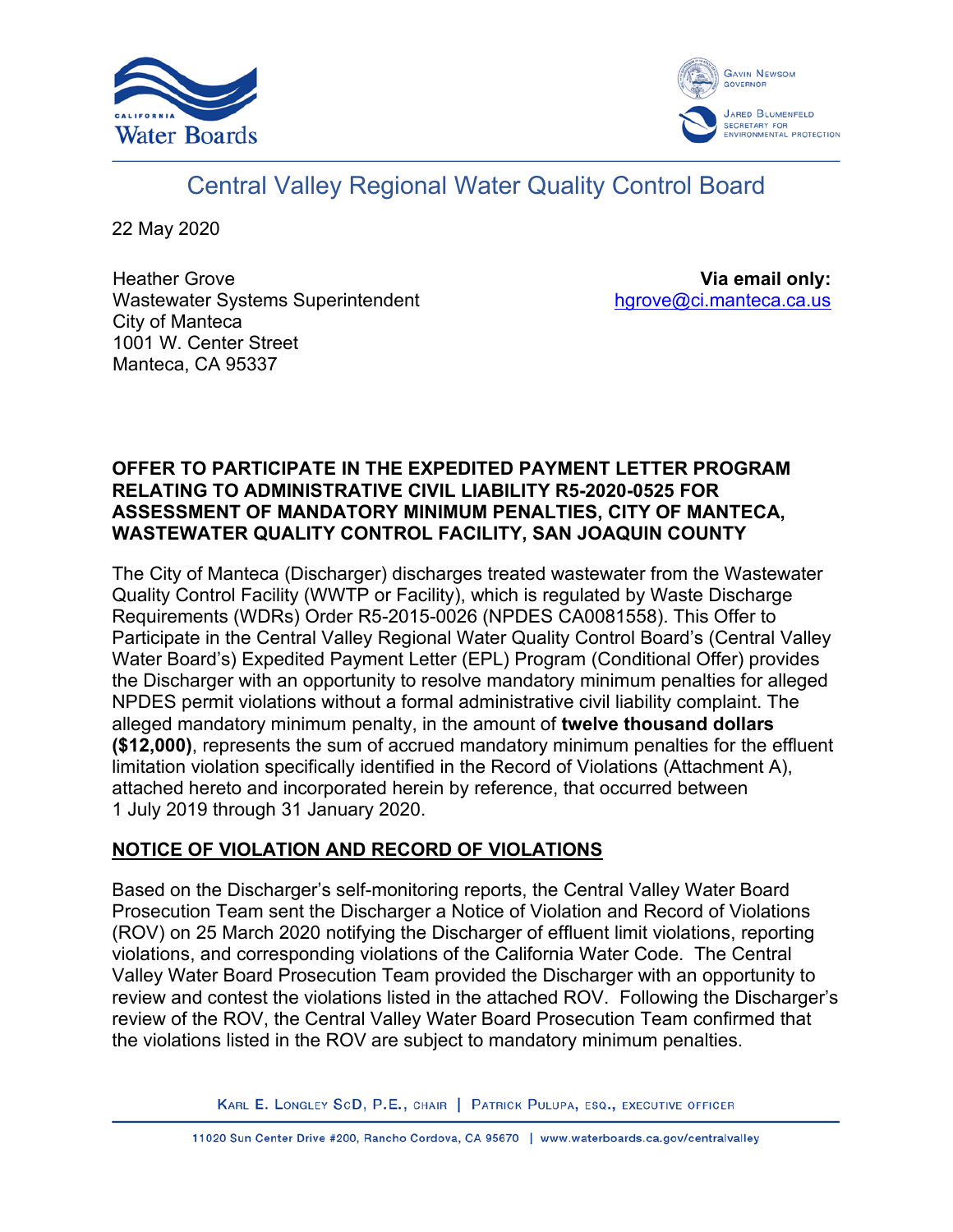# **STATUTORY LIABILITY**

Water Code section 13385(h) and (i) require the assessment of a mandatory minimum penalty of \$3,000 for each specified serious and chronic effluent limit violation. Pursuant to Water Code section 13385.1(a), the failure to file a discharge monitoring report required pursuant to section 13383 for each complete period of thirty (30) days following the deadline for submitting the report also constitutes a serious violation subject to a mandatory minimum penalty under Water Code section 13385(h). The Discharger may also be subject to discretionary administrative civil liabilities pursuant to Water Code section 13385(c) of up to \$10,000 for each day in which the violation occurs, and \$10 for each gallon discharged but not cleaned up in excess of 1,000 gallons. These mandatory minimum penalties and discretionary administrative civil liabilities may be assessed by the Central Valley Water Board beginning with the date that the violations first occurred. The formal enforcement action that the Central Valley Water Board uses to assess such liability is an administrative civil liability complaint, although the Central Valley Water Board may instead refer such matters to the Attorney General's Office for prosecution. If referred to the Attorney General for prosecution, the Superior Court may assess up to \$25,000 for each day in which the violation occurs, and \$25 for each gallon discharged but not cleaned up in excess of 1,000 gallons.

## **SETTLEMENT OFFER**

The Discharger can avoid the issuance of a formal enforcement action and settle the alleged violations identified in Attachment A by participating in the EPL Program.

To promote resolution of these violations, the Central Valley Water Board Prosecution Team makes this Conditional Offer. The Central Valley Water Board's Prosecution Team proposes to resolve the violation without the issuance of a formal enforcement action through this Conditional Offer assessing **twelve thousand dollars (\$12,000)** in mandatory minimum penalties. If the Discharger accepts this proposal, subject to the conditions below, the Central Valley Water Board Prosecution Team will accept that payment in settlement of any enforcement action that would otherwise arise out of the violations identified in Attachment A. Accordingly, the Central Valley Water Board Prosecution Team will forego issuance of a formal administrative civil liability complaint, will not refer the violations to the Attorney General, and will waive its right to seek additional discretionary civil liabilities for the violations identified in Attachment A. This Conditional Offer does not address or resolve liability for any violation that is not specifically identified in Attachment A, regardless of the date that the violation occurred.

If the Discharger accepts this Conditional Offer, please complete and return the enclosed "Acceptance of Conditional Resolution and Waiver of Right to Hearing; (proposed) Order" (Acceptance and Waiver) on or before **19 June 2020**. The Acceptance and Waiver constitutes a settlement of the violation specifically identified in Attachment A.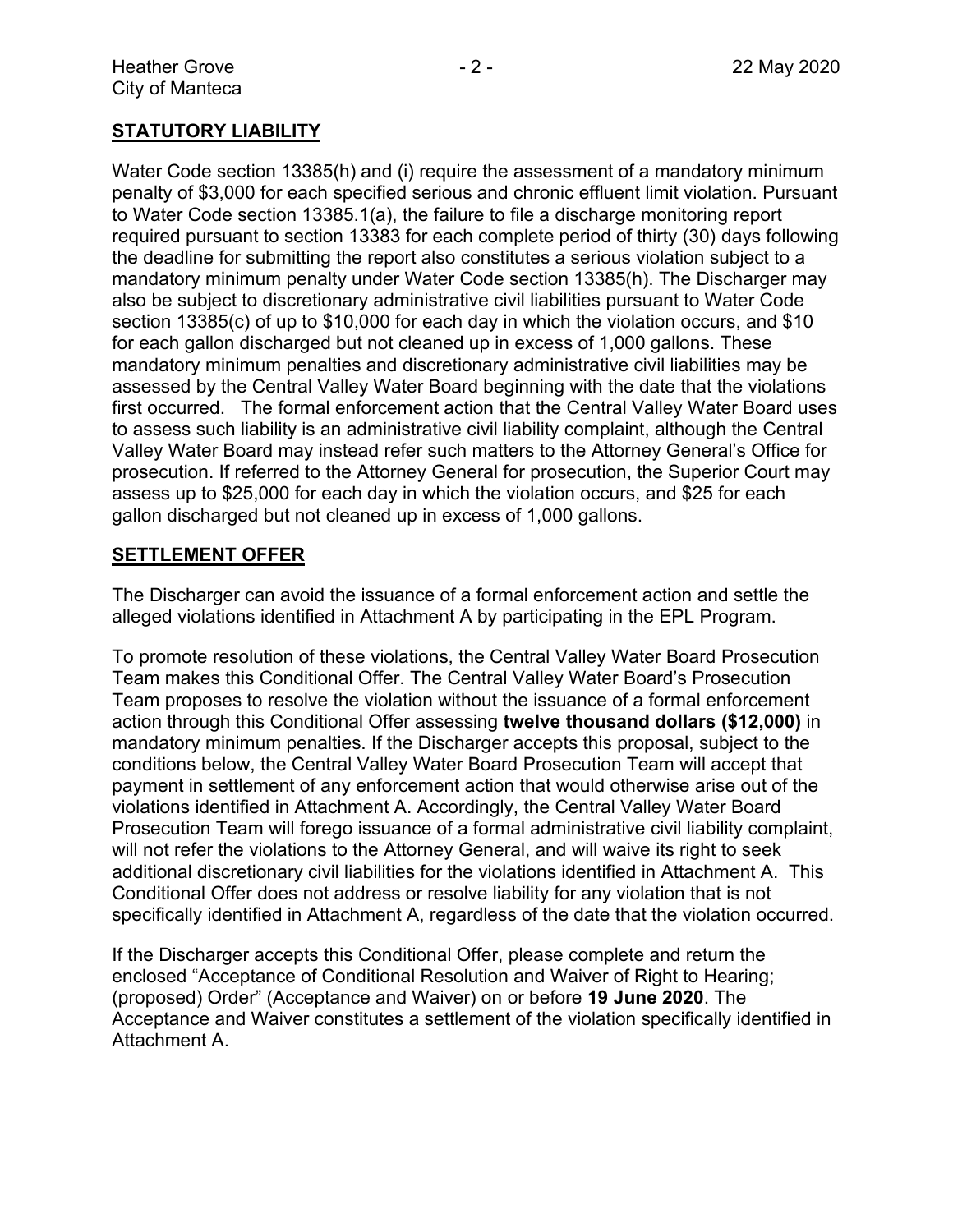## **CONDITIONS FOR CENTRAL VALLEY WATER BOARD ACCEPTANCE OF RESOLUTION**

Federal regulations require the Central Valley Water Board to publish and allow the public thirty (30) days to comment on any settlement of an enforcement action addressing NPDES permit violations (40 C.F.R. section 123.27(d)(2)(iii)). Notice of this settlement will be published on the Central Valley Water Board's website at:

## [This Settlement Notice](https://www.waterboards.ca.gov/centralvalley/board_decisions/tentative_orders/)

#### [https://www.waterboards.ca.gov/centralvalley/board\\_decisions/tentative\\_orders/](https://www.waterboards.ca.gov/centralvalley/board_decisions/tentative_orders/)

If no comments are received within the 30-day comment period, and unless there are new material facts that become available to the Central Valley Water Board, the Executive Officer or his designee will execute the Acceptance and Waiver as a stipulated order assessing the uncontested mandatory minimum penalty amount pursuant to Water Code sections 13385.

However, if significant comments are received in opposition to the settlement, this Conditional Offer may be withdrawn. In that case, the Discharger's waiver pursuant to the Acceptance and Waiver will be void and the violation(s) will be addressed in an administrative civil liability hearing. At the hearing, the Discharger will be free to make arguments to any of the alleged violations, and the Discharger's prior agreement to accept this Conditional Offer will be treated as a settlement communication and will not in any way be binding or used as evidence against the Discharger. The Discharger will be provided with further information on the administrative civil liability hearing process.

If the Discharger chooses to sign the Acceptance and Waiver, full payment of the assessed amount may be submitted with the waiver. However, full payment of the assessed amount shall be due no later than thirty (30) calendar days after the date the Acceptance and Waiver is executed by the Executive Officer. In accordance with California Water Code section 13385(n)(1) and California Water Code section 13385.1(c)(1), funds collected for violations of effluent limitations and reporting requirements pursuant to section 13385 and 13385.1 shall be deposited in the State Water Pollution Cleanup and Abatement Account. Accordingly, the **\$12,000** liability shall be paid by cashiers or certified check made out to the "State Water Pollution Cleanup and Abatement Account". Failure to pay the full penalty within the required time period may subject the Discharger to further liability.

The Discharger shall indicate on the check the number of this EPL and send it to the State Water Resources Control Board, Accounting Office, Attn: EPL R5-2020-0525 Payment, PO Box 1888, Sacramento, California, 95812-1888. The waiver and a copy of the check must also be mailed to the Central Valley Water Board at 11020 Sun Center Drive #200, Rancho Cordova, CA, 95670 attention to Xuan Luo.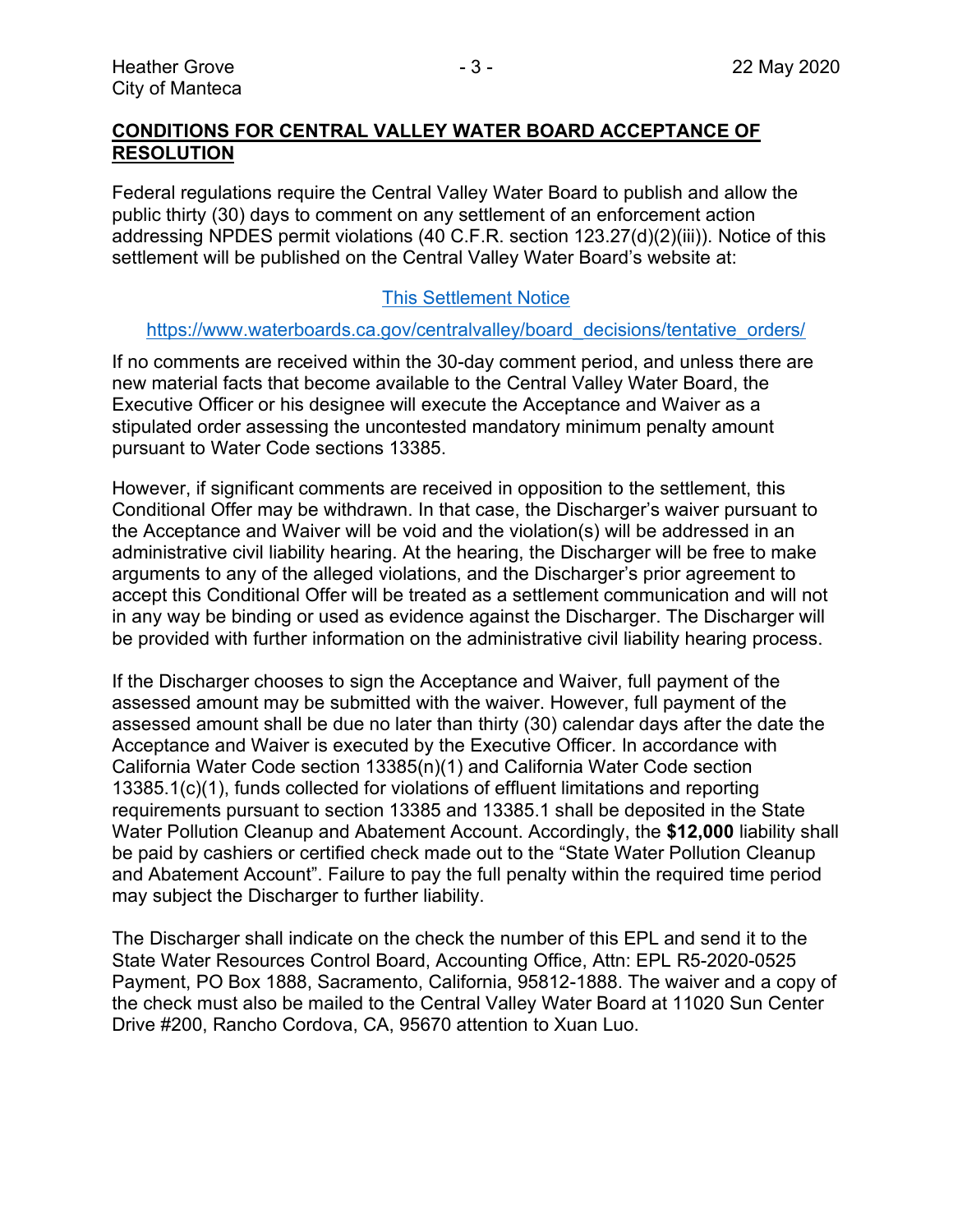If you have any questions or comments regarding this Conditional Offer, please contact Xuan Luo at (916) 464-4606 or [Xuan.Luo@waterboards.ca.gov.](mailto:Xuan.Luo@waterboards.ca.gov)

*Original Signed by*

Stewart W. Black Acting Assistant Executive Officer

- Enclosures (2): Attachment A Record of Violations Acceptance of Conditional Resolution and Waiver of Right to Hearing
- cc via email: Eric Magnan, USEPA, Region 9, San Francisco David Boyers, Office of Enforcement, SWRCB, Sacramento Patrick Pulupa, Central Valley Water Board Advisory Team, Rancho Cordova Jessica Jahr, Office of Chief Counsel, SWRCB, Sacramento Selina Cole, Environmental Scientist, Rancho Cordova Adam Laputz, Central Valley Water Board Advisory Team, Sacramento San Joaquin County Environmental Health, Stockton Delta RMP c/o Aquatic Science Center, 4911 Central Ave, Richmond, CA 94804.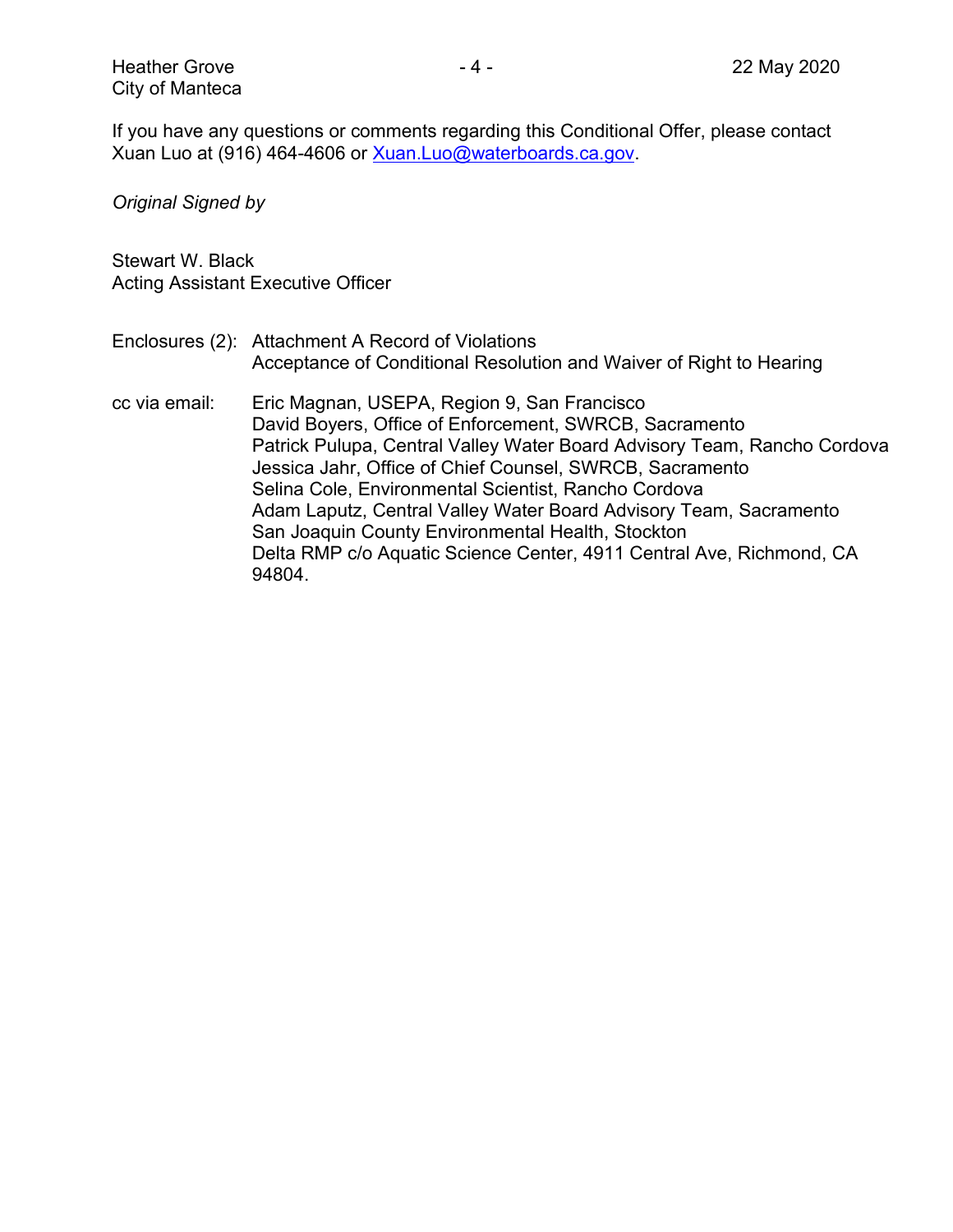#### **ATTACHMENT A TO SETTLEMENT OFFER NO. R5-2020-0525 Record of Violations Subject to Mandatory Minimum Penalties**

#### **City of Manteca Wastewater Quality Control Facility**

RECORD OF VIOLATIONS (1 July 2019– 31 January 2020) MANDATORY PENALTIES (Data reported under Monitoring and Reporting Program R5-2015-0026)

The following table lists the alleged violations subject to mandatory minimum penalties (MMPs), pursuant to Water Code section 13385(h) and (i).

## **Table A. Violations subject to Mandatory Penalties**

| <b>Item</b>     | <b>Date</b> | <b>Parameter</b>                          | <b>Units</b>          | <b>Limit</b> | <b>Measured</b> | <b>Period</b>              | <b>Violation</b><br><b>Type</b> | <b>MMP Type</b> | <b>CIWQS</b> |
|-----------------|-------------|-------------------------------------------|-----------------------|--------------|-----------------|----------------------------|---------------------------------|-----------------|--------------|
| A               | 11-Feb-19   | <b>Biochemical Oxygen</b><br>Demand (BOD) | mg/L                  | 20           | 21              | Daily Maximum              | CAT <sub>1</sub>                | <b>CHRON</b>    | 1057286      |
| 1               | 29-Sep-19   | <b>Total Coliform</b>                     | MPN/100 mL            | 23           | 41              | > once in 30-day<br>period | <b>OEV</b>                      | <b>NCHRON</b>   | 1066039      |
| $\overline{2}$  | 23-Nov-19   | pH                                        | <b>Standard Units</b> | 6.5          | 6.3             | Instantaneous<br>Minimum   | <b>OEV</b>                      | <b>NCHRON</b>   | 1068527      |
| 3               | 27-Nov-19   | pH                                        | <b>Standard Units</b> | 6.5          | 6.3             | Instantaneous<br>Minimum   | <b>OEV</b>                      | <b>NCHRON</b>   | 1068528      |
| $\overline{4}$  | 28-Nov-19   | pH                                        | <b>Standard Units</b> | 6.5          | 6.4             | Instantaneous<br>Minimum   | <b>OEV</b>                      | <b>CHRON</b>    | 1068529      |
| 5               | 3-Dec-19    | pH                                        | <b>Standard Units</b> | 6.5          | 6.3             | Instantaneous<br>Minimum   | <b>OEV</b>                      | <b>CHRON</b>    | 1070245      |
| $6\phantom{1}6$ | 4-Dec-19    | pH                                        | <b>Standard Units</b> | 6.5          | 6.4             | Instantaneous<br>Minimum   | <b>OEV</b>                      | <b>CHRON</b>    | 1070244      |
| $\overline{7}$  | 5-Dec-19    | pH                                        | <b>Standard Units</b> | 6.5          | 6.4             | Instantaneous<br>Minimum   | <b>OEV</b>                      | <b>CHRON</b>    | 1070243      |

A. Supporting violation address in ACL R5-2019-0512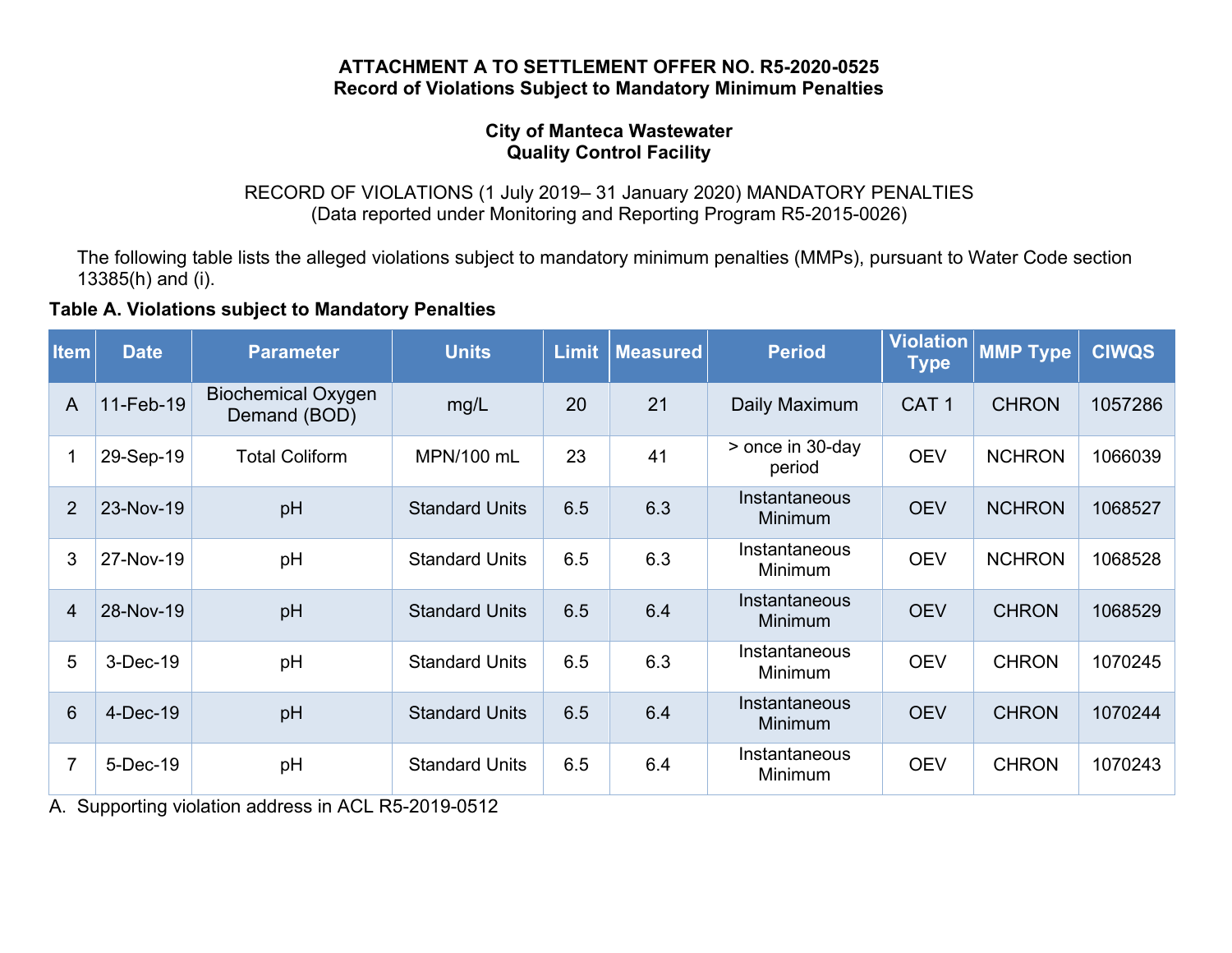#### **Attachment A to Settlement Offer No. R5-2020-0525 Record of Violations Subject to Mandatory Minimum Penalties**

## **VIOLATIONS SUMMARY**

| <b>VIOLATIONS AS OF:</b>                      | 1/31/2020    |
|-----------------------------------------------|--------------|
| <b>Group I Serious Violations:</b>            |              |
| <b>Group II Serious Violations:</b>           | $\mathbf{0}$ |
| Non-Serious Violations Not Subject to MMPs: 3 |              |
| Non-serious Violations Subject to MMPs:       | 4            |
| <b>Total Violations Subject to MMPs:</b>      | 4            |

# **Mandatory Minimum Penalty Amount for Effluent Limit Violations**

(4 Non-Serious Violation Subject to MMP) x \$3,000 Per Violation = \$12,000

# **Total Expedited Mandatory Minimum Penalty = \$12,000**

#### **Table B. Definition**

| <b>Abbreviation</b> | <b>Description</b>                                                                                                                                |  |  |  |
|---------------------|---------------------------------------------------------------------------------------------------------------------------------------------------|--|--|--|
| CAT <sub>1</sub>    | Violation of effluent limitation for Group I pollutant.                                                                                           |  |  |  |
| CAT <sub>2</sub>    | Violation of effluent limitation for Group II pollutant                                                                                           |  |  |  |
| <b>CHRON</b>        | Chronic violation as defined by Water Code section 13385 (i). Any non-serious violation that falls within a                                       |  |  |  |
|                     | 180-day period with three preceding violations. Thus, the fourth non-serious violation that occurs within a<br>180-day period is subject to MMPs. |  |  |  |
| <b>CIWQS</b>        | California Integrated Water Quality System database.                                                                                              |  |  |  |
|                     | https://www.waterboards.ca.gov/water_issues/programs/ciwqs/                                                                                       |  |  |  |
| <b>CTOX</b>         | Violation of chronic toxicity effluent limitation.                                                                                                |  |  |  |
| <b>DREP</b>         | Deficient reporting violation. This will only result in MMPs if the report is so deficient as to make                                             |  |  |  |
|                     | determination of compliance impossible for the reporting period.                                                                                  |  |  |  |
| <b>LREP</b>         | Late Reporting violation. Every 30-Days a report is late counts as one serious late reporting violation                                           |  |  |  |
|                     | subject to MMPs.                                                                                                                                  |  |  |  |
| Measured            | Reported value for the monitoring period by the Discharger.                                                                                       |  |  |  |
| MMP Type            | Classification of the type of MMP violation.                                                                                                      |  |  |  |
| Occurrence Date     | Date that a violation occurred. For averaging period limitation violations, such as weekly and monthly                                            |  |  |  |
|                     | averages, the last day of the reporting period is used such as last day of the week (Saturday) and last day                                       |  |  |  |
|                     | of the month, respectively.                                                                                                                       |  |  |  |
| <b>OEV</b>          | Violation of any constituent-specific effluent limitation not included in Group I or Group II.                                                    |  |  |  |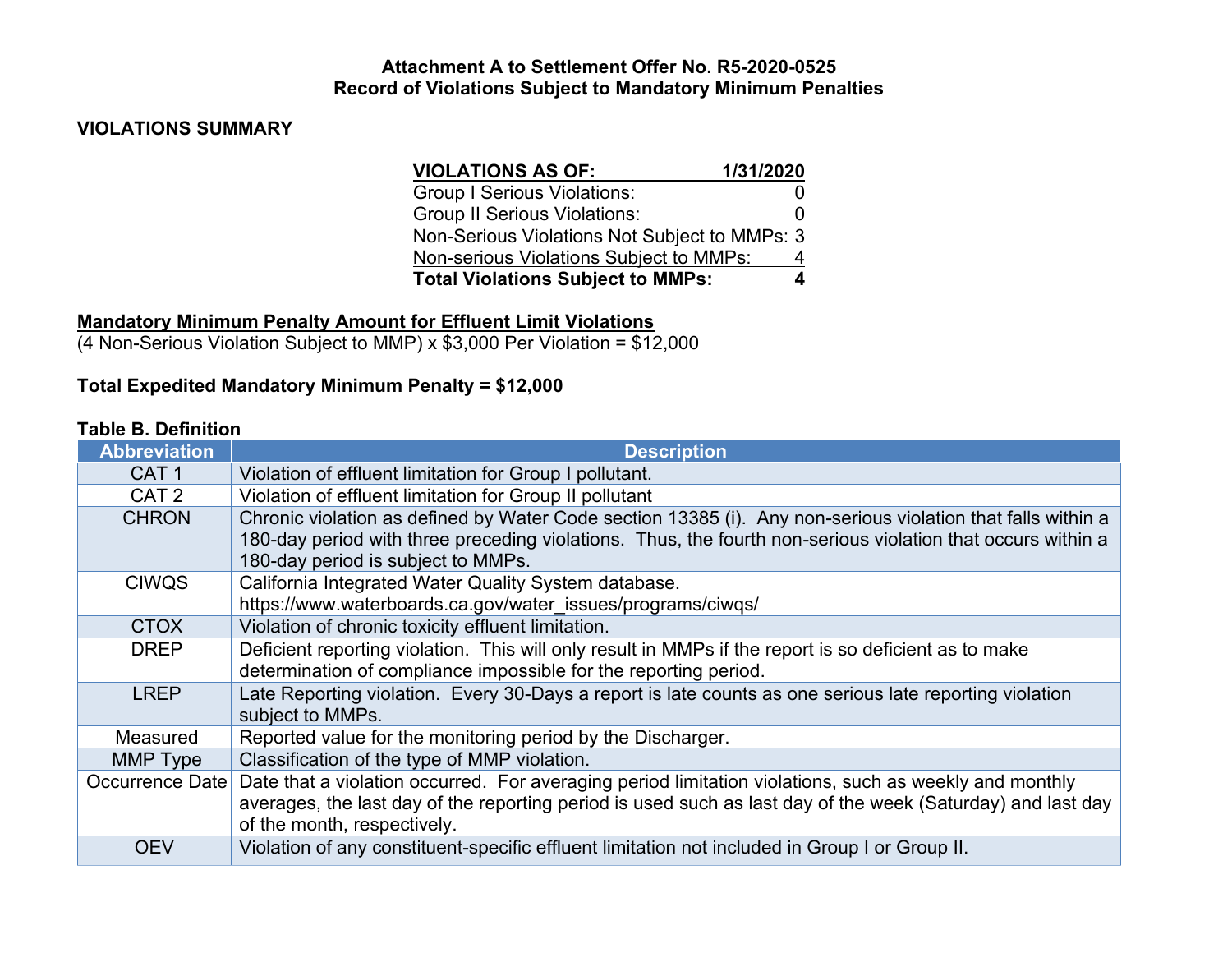# **Attachment A to Settlement Offer No. R5-2020-0525 Record of Violations Subject to Mandatory Minimum Penalties**

| <b>Abbreviation</b> | <b>Description</b>                                                                                                                                                                                   |
|---------------------|------------------------------------------------------------------------------------------------------------------------------------------------------------------------------------------------------|
| <b>NCHRON</b>       | Non-serious violation falls within the first three violations in a 180-day period, thus, not subject to MMP.                                                                                         |
| <b>SIG</b>          | <b>Serious Violation:</b><br>For Group I pollutants that exceed the effluent limitation by 40 percent or more.<br>For Group II pollutants that exceed the effluent limitation by 20 percent or more. |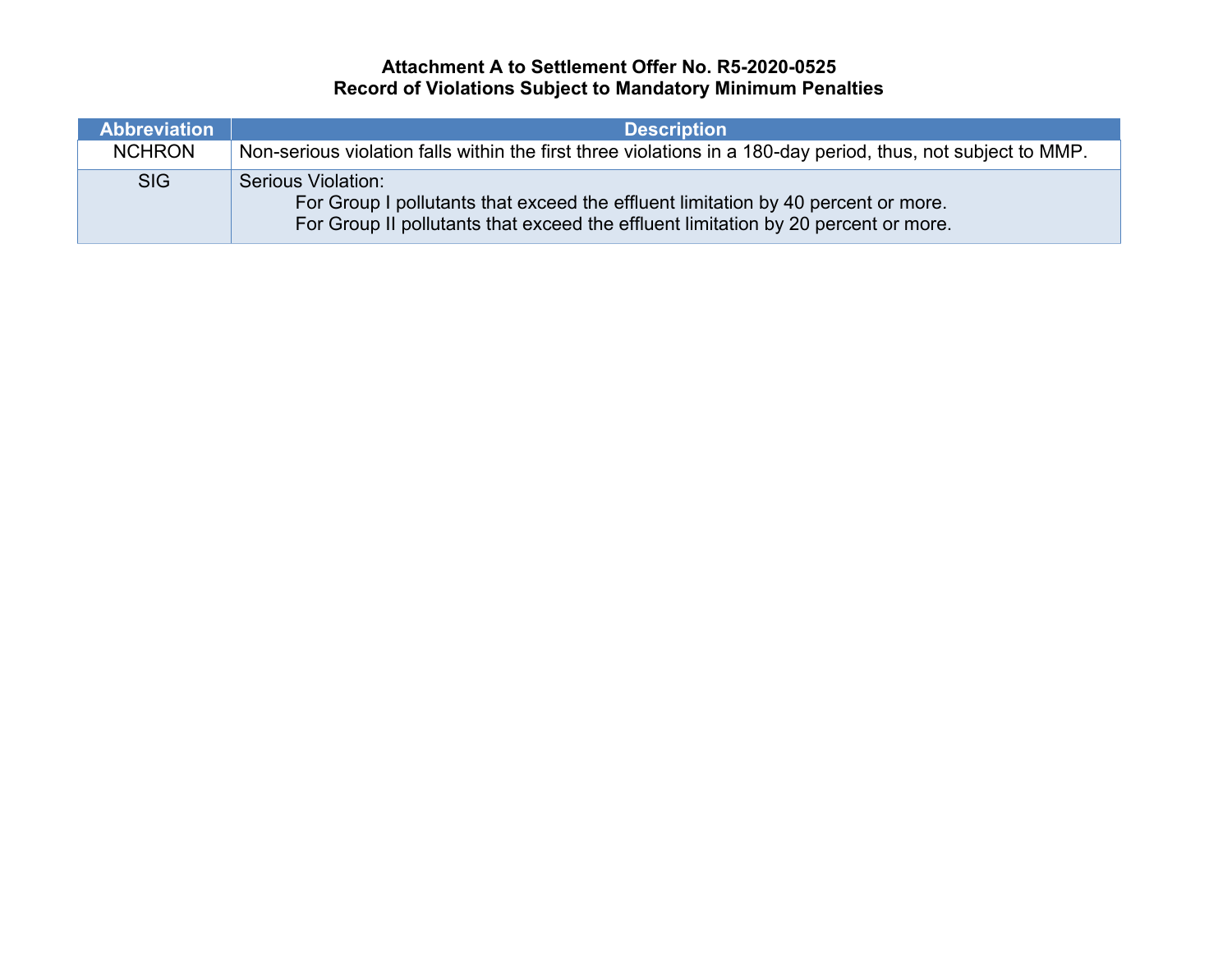## **Offer to Participate in Expedited Payment Letter Program City of Manteca EPL R5-2020-0525**

## **ACCEPTANCE OF CONDITIONAL RESOLUTION AND WAIVER OF RIGHT TO HEARING; (proposed) ORDER**

By signing below and returning this Acceptance of Conditional Resolution and Waiver of Right to Hearing (Acceptance and Waiver) to the Central Valley Regional Water Quality Control Board (Central Valley Water Board), the City of Manteca (Discharger) hereby accepts the "Offer to Participate in Expedited Payment Letter Program" (Conditional Offer), incorporated herein by reference, and waives the right to a hearing before the Central Valley Water Board to dispute the allegations of violations described in the Record of Violations (ROV), which is included as Attachment A to the Conditional Offer.

The Discharger agrees that the Conditional Offer shall serve as a complaint pursuant to Article 2.5 of the California Water Code and that no separate complaint is required for the Central Valley Water Board to assert jurisdiction over the alleged violations through its Chief Prosecutor. The Discharger agrees to pay the penalties required by California Water Code section 13385(h) and/or (i), in the sum of **\$12,000** (Expedited Payment Amount), which shall be deemed payment in full of any civil liability pursuant to Water Code section 13385 that otherwise might be assessed for the violations described in the ROV. The Discharger understands that this Acceptance and Waiver waives its right to contest the allegations in the ROV and the amount of civil liability assessed for the violations.

The Discharger understands that this Acceptance and Waiver does not address or resolve liability for any violation that is not specifically identified in the ROV.

Upon execution by the Discharger, the completed Acceptance and Waiver shall be returned via email or U.S. mail to:

Xuan Luo, Senior Water Resources Control Engineer NPDES Compliance and Enforcement 11020 Sun Center Drive, Suite 200 Rancho Cordova, CA 95670 Phone: (916) 464-4606 [xuan.luo@waterboards.ca.gov](mailto:xuan.luo@waterboards.ca.gov)

The Discharger understands that federal regulations set forth at title 40, Code of Federal Regulations, section 123.27(d)(2)(iii) require the Central Valley Water Board to publish notice of and provide at least thirty (30) days for public comment on any proposed resolution of an enforcement action addressing NPDES permit violations. Accordingly, this Acceptance and Waiver, prior to execution by the Central Valley Water Board Executive Officer, will be published as required by law for public comment.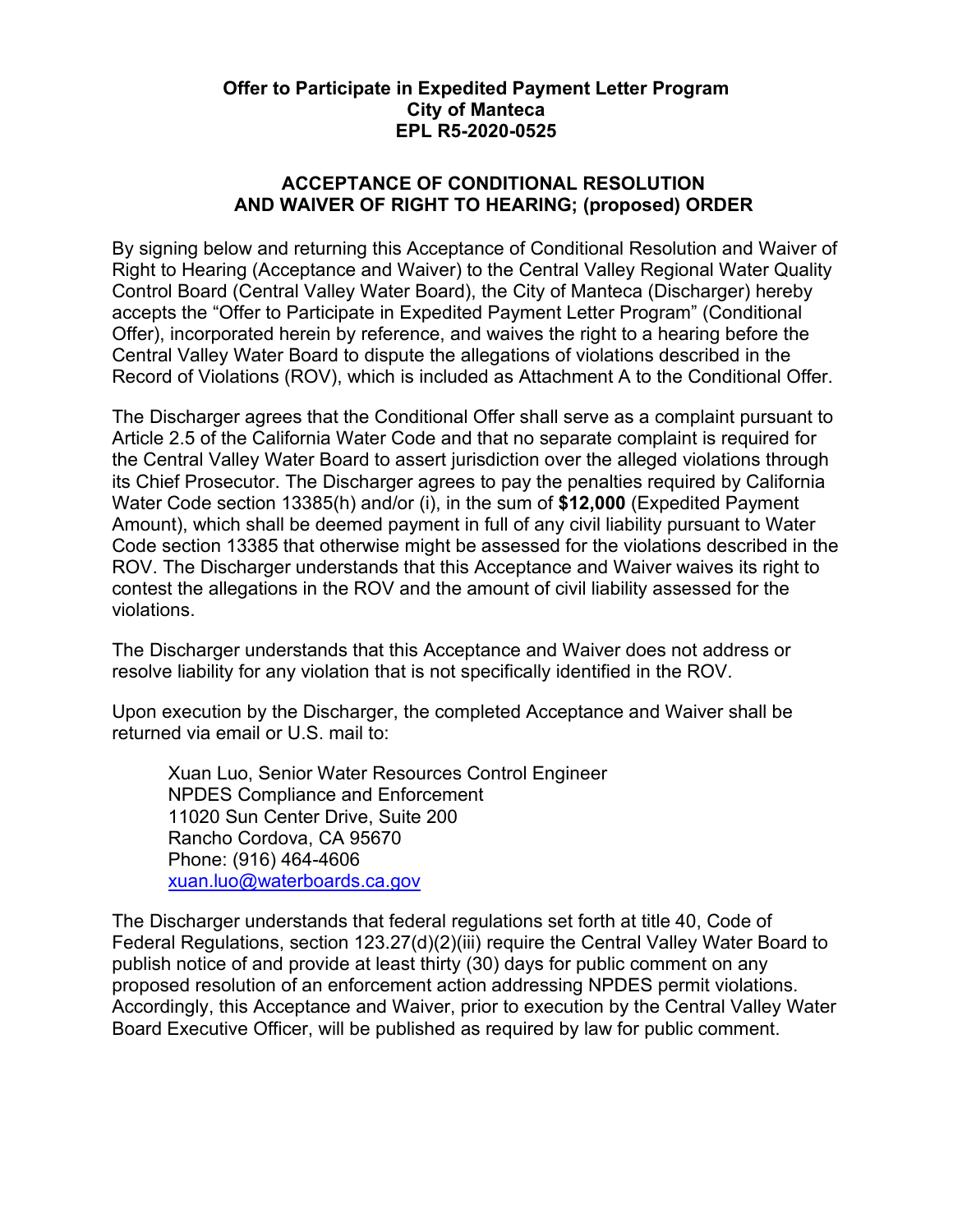Offer to Participate in Expedited Payment Letter Program EPL R5-2020-0525

If no comments are received within the notice period that causes the Central Valley Water Board Executive Officer to question the Expedited Payment Amount, the Central Valley Water Board Executive Officer or his designee will execute this Acceptance and Waiver.

The Discharger understands that if significant comments are received in opposition to the Expedited Payment Amount, the offer on behalf of the Central Valley Water Board to resolve the violations set forth in the ROV may be withdrawn. In that circumstance, the Discharger will be advised of the withdrawal and an administrative civil liability complaint may be issued and the matter may be set for a hearing before the Central Valley Water Board. For such a liability hearing, the Discharger understands that this Acceptance and Waiver executed by the Discharger will be treated as a settlement communication and will not be used as evidence in that hearing.

The Discharger further understands that once the Acceptance and Waiver is executed by the Central Valley Water Board Executive Officer or his designee, the full payment required by the deadline set forth below is a condition of this Acceptance and Waiver. In accordance with California Water Code section 13385(n)(1) and California Water Code section 13385.1(c)(1), funds collected for violations of effluent limitations and reporting requirements pursuant to sections 13385 and 13385.1 shall be deposited in the State Water Pollution Cleanup and Abatement Account. Accordingly, the **\$12,000** liability shall be paid by a cashiers or certified check made out to the "State Water Pollution Cleanup and Abatement Account". The Discharger may choose to submit the full payment with the Waiver. However, the payment must be submitted to the State Water Resources Control Board no later than thirty (30) calendar days after the date the Acceptance and Waiver is executed by the Central Valley Water Board Executive Officer or his designee.

Please mail the check to:

State Water Resources Control Board, Accounting Office Attn: EPL R5-2020-0525 Payment PO Box 1888 Sacramento, California, 95812-1888

The Discharger shall also provide a copy of the wavier form and check via email to the Central Valley Water Board ([Xuan.Luo@waterboards.ca.gov](mailto:Xuan.Luo@waterboards.ca.gov)).